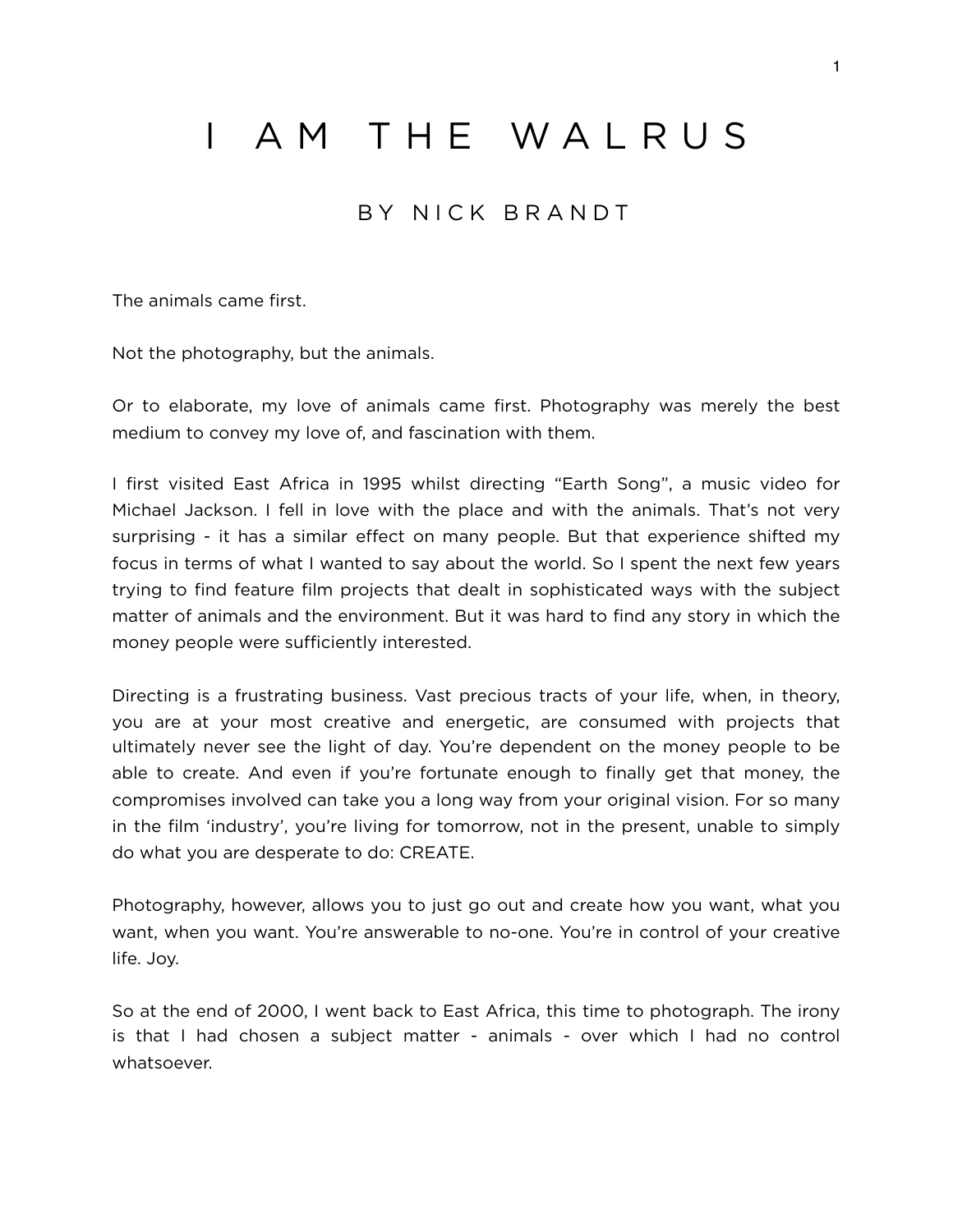From the outset, I had a vision in mind: I wanted to create an elegy, a likely last testament to an extraordinary, beautiful natural world and its denizens that is rapidly disappearing before our eyes. I wanted to show these animals as individual spirits, sentient creatures equally as worthy of life as us.

I chose to photograph in black and white, because aside from the purely aesthetic (the compelling graphic nature of black and white imagery), it accentuates the impression of the images belonging to another much earlier time. As if these animals in the photographs are already long gone, already dead.

Photographing with film, as I have done throughout, also gives the images an air of timelessness that digital could not.

The camera of choice was, and has remained to this day, incredibly impractical for what I do: a medium format Pentax 67II with waist level viewfinder. Just 10 shots per roll, no zoom, no auto-focus, no auto metering, no motor drive, no image stabilizer lenses.

In fact I only use two fixed lenses, the 35mm equivalent of a standard 50mm and a 100mm, not out of necessity, but out of choice.

In other words, everything I do seems to be perversely, masochistically designed to increase my chances of messing up and losing the maximum number of shots in the process.

In 2011, the temptation to live an easier life - both practically and emotionally - finally seduced me. Frustrated by the number of shots I was losing shooting with film, I brought a Hasselblad 60 megapixel medium format digital camera to Africa with me. I took photos side by side with my film camera. The digital camera's images were sharper. They had more detail in both the shadows and the highlights. The digital camera made photographing very, very easy.

And I hated it. For me, the images were too clinical, too sterile, too devoid of atmosphere. Just too....perfect. In fact, had I photographed using a digital camera from the beginning, I'm not sure that I would have liked a single photograph that I had ever taken.

So as long as there is film available to buy, and airport security people that can be gently persuaded to hand check the precious vulnerable exposed rolls, I will continue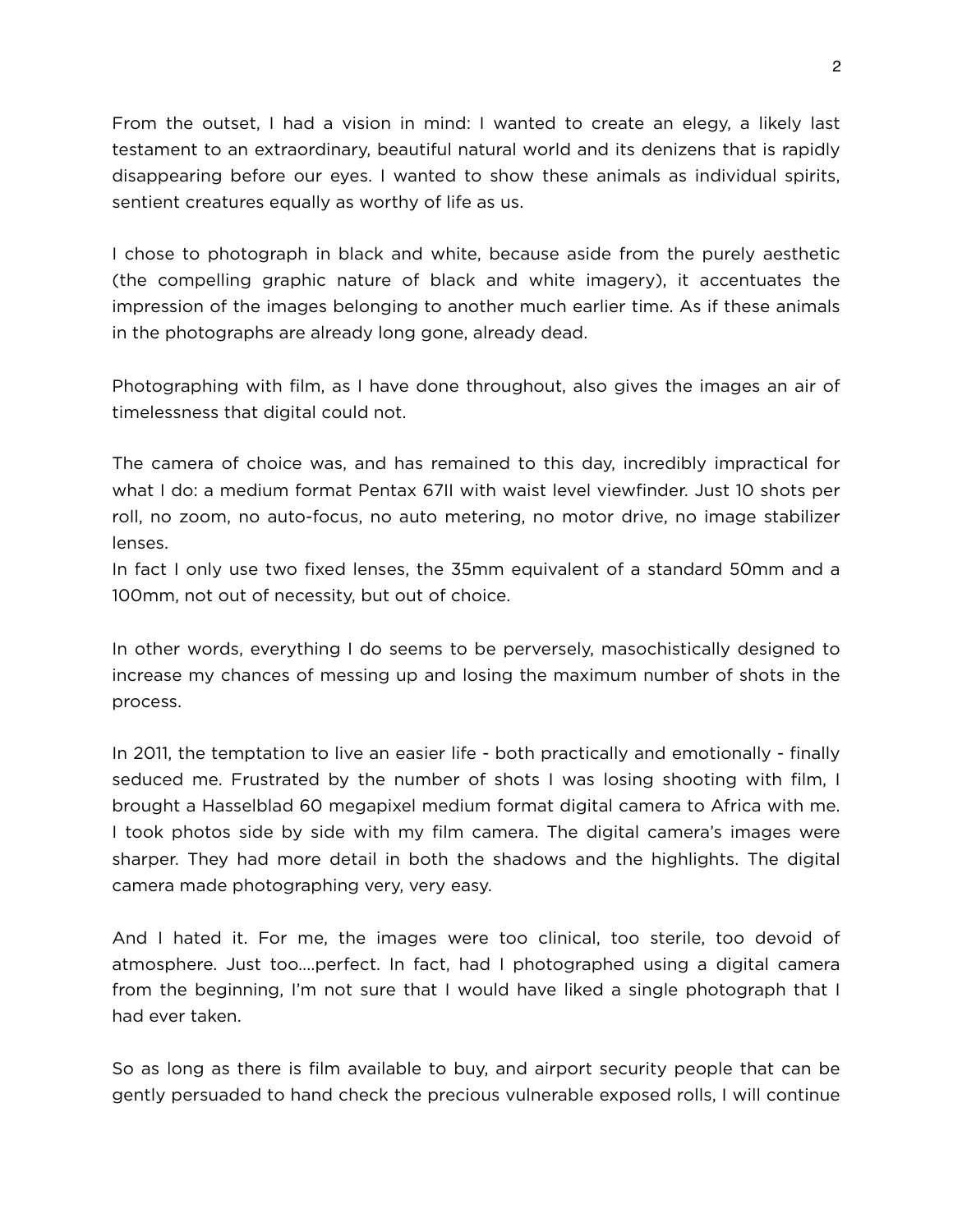to photograph with film. And I'll continue to lose endless shots along the way. So be it.

\*\*\*\*

The first two books in the trilogy were entitled On This Earth and A Shadow Falls. The title of the final book, Across The Ravaged Land", completes the sentence and the trilogy:

On This Earth, A Shadow Falls Across The Ravaged Land.

I may have had a clear vision from the outset of how and what I wanted to photograph, but with the horrifying acceleration of destruction over the last few years, I could no longer photograph an idyllic view of what I saw. Thus the title of this book.

In the past few years, every time I photographed an elephant, I wondered if this would be the last time I would see him, and photograph him, alive. Sometimes it seemed like a miracle when one of my favorite elephants, like the beautiful gianttusked male on the next page, reappeared after months of no sightings.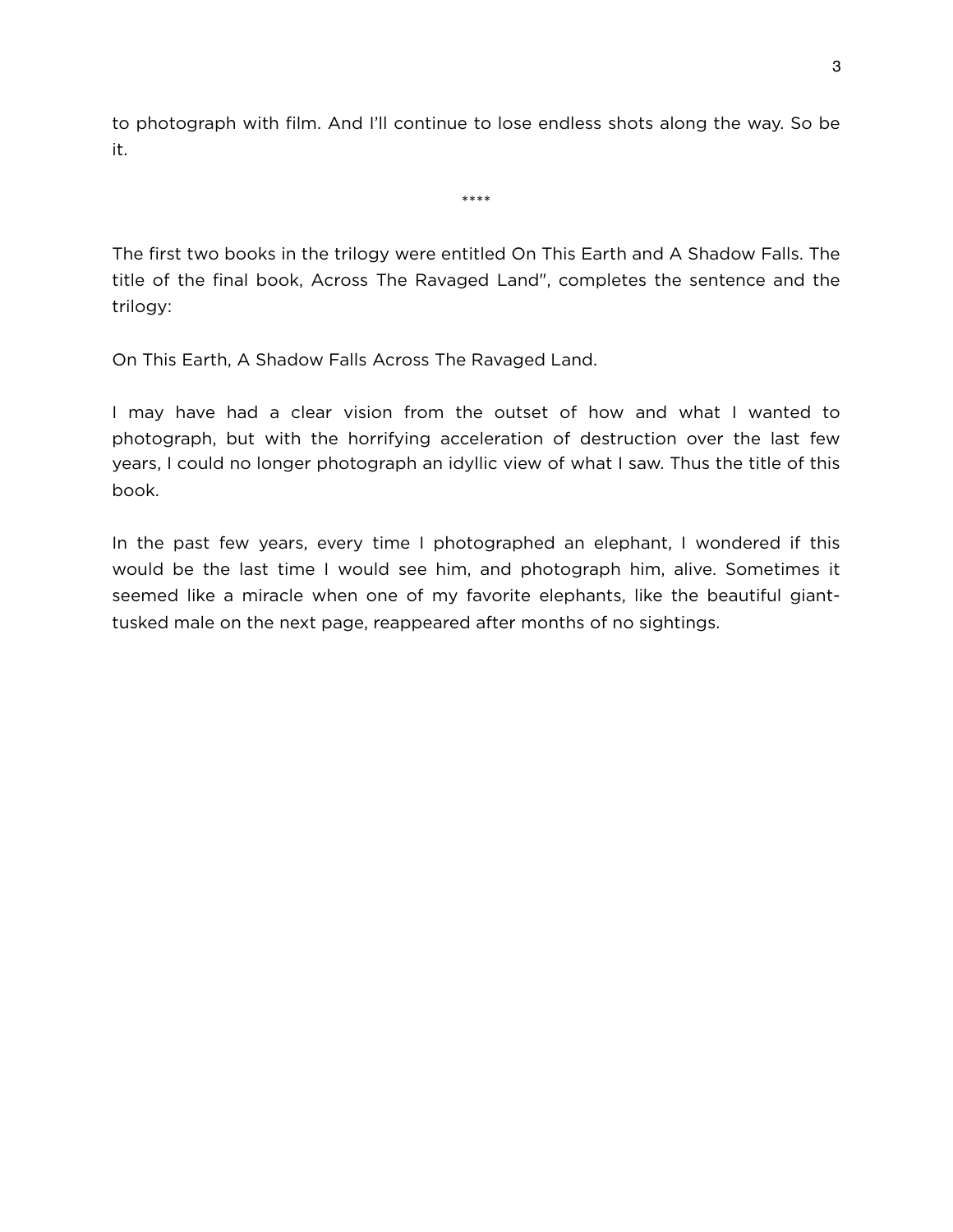

*Portrait of Elephant on Bare Earth, Amboseli 2011* 

How could an elephant bearing tusks such as these, his great ivory treasure worth literally hundreds of thousands of dollars in China, safely move, unharmed, across a land so filled with poverty-stricken people? How is it possible that he would not be killed for them? Indeed, some of these elephants, and lions, were killed not long after I photographed them. And this beautiful giant-tusked male may already be dead as I write, or you read this.

This further sense of foreboding, this greater level of melancholy on my part, informs the way that I photograph the animals in this book as opposed to the previous two.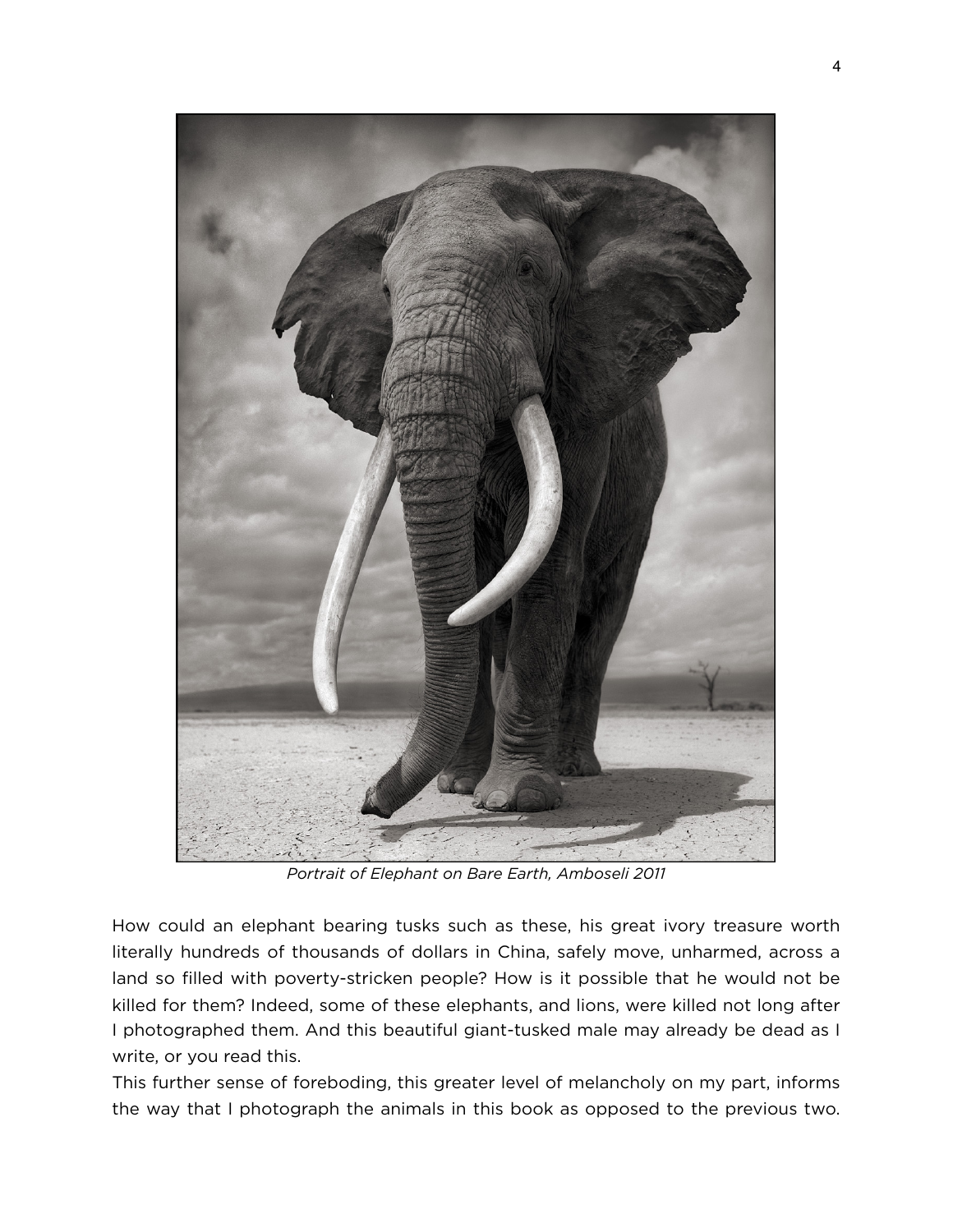The shadow falling over the animals and land (and therefore also us) in the second book, is now turning a somber, inky black.

As with so much in life, sooner or later, we learn to adjust to living with diminished expectations. African savannas once teeming with wild animals not that many decades ago, are now denuded to near-emptiness, and this state becomes the new norm. This was the impetus behind the photographs of the trophy heads of lion, buffalo and kudu to be found towards the end of the book : portraits of decapitated creatures, appearing alive in death, looking out over lands where once they lived and roamed in their multitudes.

But that doesn't mean to say that I have given up hope. In the photographs of the rangers holding the tusks of elephants killed at the hands of man, yes, those elephants were killed as a result of human greed, evil and vanity, but those men are rangers employed by Big Life Foundation, empowered to protect those elephants and other animals that are still gloriously alive.

The notion of portraits of dead animals in the place where they once lived is what also drew me to photographing the creatures in the Calcified series:

I unexpectedly found the creatures - all manner of birds and bats - washed up along the shoreline of Lake Natron in Northern Tanzania. No-one knows for certain exactly how they die, but it appears that the extreme reflective nature of the lake's surface confuses them, and like birds crashing into plate glass windows, they crash into the lake. The water has an extremely high soda and salt content, so high that it would strip the ink off my Kodak film boxes within a few seconds. The soda and salt causes the creatures to calcify, perfectly preserved, as they dry. I took these creatures as I found them on the shoreline, and then placed them in 'living' positions, bringing them back to 'life', as it were. Reanimated, alive again in death.

\*\*\*

Over the years, there have been many questions regarding the work I do on the photographs after scanning the negatives. Some people think that the scenes could only have been conjured up through post-production artifice. However, I have always found that with quite endless amounts of patience and luck, the natural world will eventually, unexpectedly provide you with something far better than your imagination - courtesy of Photoshop or the equivalent - could come up with.